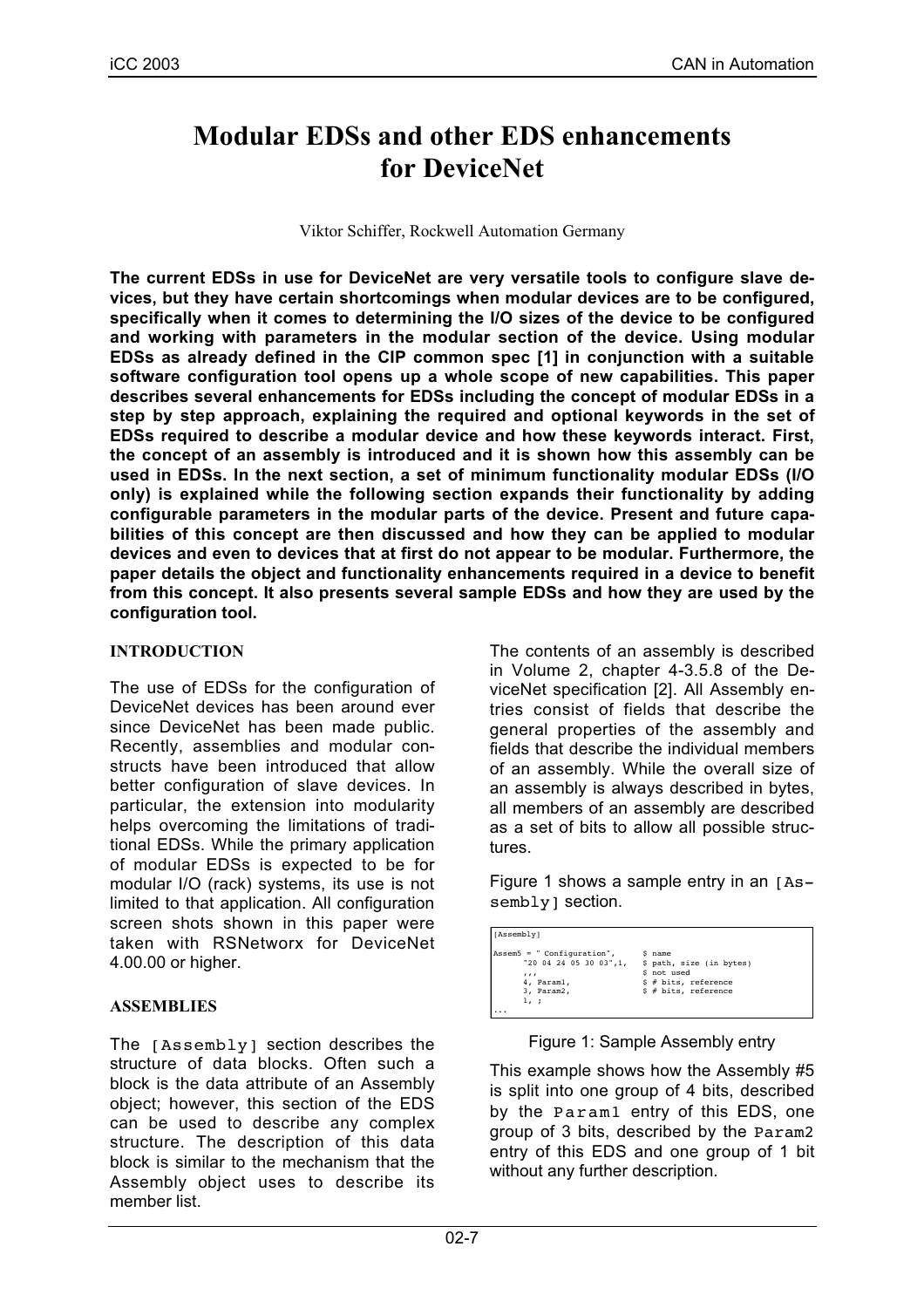#### **USE OF ASSEMBLY ENTRIES IN AN EDS**

In a normal (non-modular) EDS, Assemblies are mainly used in two cases: I/O Assemblies and Parameter Assemblies. The structure of the Assembly entry is identical in both cases: Bit groups are specified in size and described by ParamN entries.

| [IO Info]                              |                                                          |
|----------------------------------------|----------------------------------------------------------|
| .                                      |                                                          |
| $Input1 = 1,$                          | $$ size = 1 byte$                                        |
| 4.                                     | \$ 4 significant bits                                    |
|                                        | 0X000F, \$ compatible with all conections                |
|                                        | "1734 - IB4 Produce Connection", \$ name string          |
| 6,                                     | \$ path length                                           |
|                                        | "20 04 24 03 30 03", \$ assy obj, inst 3, attr 3         |
|                                        | "Producing connection contains state of the two inputs"; |
|                                        |                                                          |
| [Assembly]                             |                                                          |
| Assem3 = "1734 -IB4 Produce Assembly", |                                                          |
| "",                                    | \$ Path is implied (Assy obj attr3)                      |
| 1,                                     | \$ total length in bytes                                 |
| $0, \ldots$                            | \$ no changes, ",,"= reserved                            |
| 1, Param1,                             | $$$ # bits, Value for Input #0                           |
|                                        | 1, Param2, $\frac{1}{2}$ \$ # bits, Value for Input #1   |
|                                        | 1, Param3, $\frac{1}{2}$ \$ # bits, Value for Input #2   |
|                                        | 1, Param4, $\frac{1}{5}$ # bits, Value for Input #3      |
| $4,$ ;                                 | S Pad bits                                               |
|                                        |                                                          |

Figure 2: EDS showing an I/O Assembly

Figure 2 shows an example of how an assembly is used for an Input entry and Figure 3 shows how this is displayed in a configuration tool (slave side, similar display on the master side).

| 1734-IB4/C 4pt DC Input              |          |                                                                     | 21 |
|--------------------------------------|----------|---------------------------------------------------------------------|----|
| General Parameters 1/0 Data EDS File |          |                                                                     |    |
|                                      |          | Displays the default I/O characteristics for this device.           |    |
| message type is bold).               |          | For detailed information, expand one or more message types (default |    |
|                                      |          |                                                                     |    |
| Message Type                         | Size     | Data Description                                                    |    |
| 国·· Input                            | 1 Bytes  | 1734-IB4 Produce Connection                                         |    |
| w<br>Polled                          |          |                                                                     |    |
| 田 <sup></sup> Input                  | 1 Bytes  | 1734-IR4 Produce Connection                                         |    |
| <sup>图</sup> Cos                     |          |                                                                     |    |
| E Input                              | 1 Bytes  | 1734-IB4 Produce Connection                                         |    |
| 1.1.1.1                              | 1 bit(s) | Input Value #0                                                      |    |
| 1111                                 | 1 bit(s) | Input Value #1                                                      |    |
| 1.1.1.1                              | 1 bit[s] | Input Value #2                                                      |    |
| .                                    | 1 bit(s) | Input Value #3                                                      |    |
| i                                    | 4 bit(s) | <not used=""></not>                                                 |    |
| 尖<br>Cyclic                          |          |                                                                     |    |
| 田 <sup></sup> Input                  | 1 Bytes  | 1734-IB4 Produce Connection                                         |    |
|                                      |          |                                                                     |    |
|                                      | OΚ       | Abbrechen<br>Übernehmen<br>Hilfe                                    |    |



The entities described by Param1 through Param4 may be addressable attributes, but they do not have to. If a ParamN entry is used only to describe the components of an Assembly (without a path to an attribute), then it may be desirable to set the descriptor of this parameter to "nondisplayed parameter", [6].

Assemblies used as parameter assemblies allow the use of only one data structure containing all parameters of a device, but still maintaining access to the individual parameters. What differs from "normal" parameters is that up/download will always take place as an entity (the parameter assembly data is only one attribute!) and that an individual parameter may consist of any number of bits allowing packing of parameters, e.g. two nibbles in one byte.



Figure 4: EDS with Parameter Assembly

Figure 4 shows an example of a Parameter Assembly and Figure 5 shows how this is displayed in a configuration tool.

| Test Module with Packed Parameters                                                           | $\overline{?}$ |
|----------------------------------------------------------------------------------------------|----------------|
| General   Parameters   Configuration   I/O Data   EDS File                                   |                |
| Select the parameter that you want to configure and<br>initiate an action using the toolbar. |                |
| $\mathbb{S}$ .<br>12배<br>$\Rightarrow$ Monitor                                               |                |
| Parameter<br>ID<br>傦<br>Current Value<br>A                                                   |                |
| Bits 1 through 4<br>1<br>1                                                                   |                |
| $\overline{c}$<br>⋒<br>Bits 5 through 7<br>$\overline{c}$                                    |                |
|                                                                                              |                |
|                                                                                              |                |
|                                                                                              |                |
|                                                                                              |                |
|                                                                                              |                |
|                                                                                              |                |
|                                                                                              |                |
|                                                                                              |                |
|                                                                                              |                |
|                                                                                              |                |
|                                                                                              |                |
|                                                                                              |                |
| OK<br>Abbrechen<br>Übernehmen                                                                | Hilfe          |

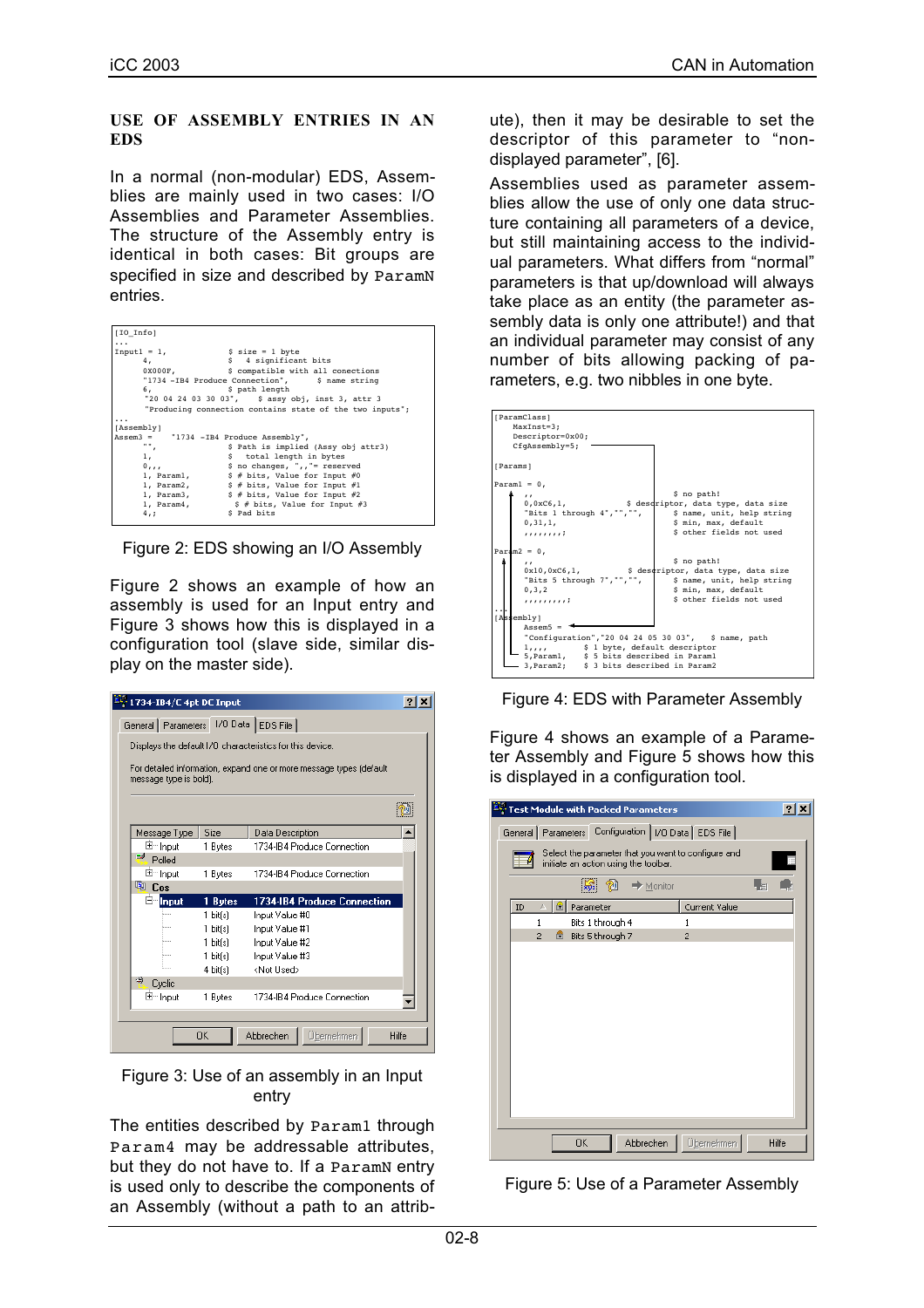### **GENERAL PRINCIPLE OF MODULAR EDSs**

To make this explanation easier to understand an example of a modular I/O rack is used. Any modular device is made up of at least 3 components:

- A Chassis. This may physically be present or not. As a minimum, this is a logical "container" in which the other modules reside. A chassis has a maximum number of "slots" that may be populated.
- A module that connects to DeviceNet, a Communications Adapter. This module may or may not contain I/O data and/or configurable parameters.
- One or more I/O Modules that "populate" the Chassis. These connect to DeviceNet through the "Adapter". Typically, these modules contain I/O data and/or configurable parameters.



Figure 6: Relationship between the three Types of EDSs

Any system described by modular EDSs is put together with a minimum set of three EDSs:

- 1. At least one EDS for the Communication Adapter. There may be multiple types of communication adapters that can be used for any given chassis. This may include communication adapters for other CIP networks; chassis and I/O modules would still stay the same.
- 2. At least one Chassis EDS. Some modular systems may support multiple chassis sizes or types.
- 3. One I/O module EDS for every type of I/O module that may populate this chassis. The EDS may also indicate a set of chassis that these modules may

populate, so that these EDSs can be reused if the modules also plug into other chassis.

These three EDSs are linked to each other by certain mechanisms that are described below. Every module EDS contains entries for an "electronic key" that corresponds to the chassis into which the module can be inserted (logically or physically). Data links between the communication adapter EDSs and the I/O module EDSs are performed through a proxying mechanism: The adapter EDS contains entries using keywords like ProxyAssemN, ProxyParamN while the I/O module EDSs contain the associated entries with the ProxiedAssemN, ProxiedParamN keywords.

All EDSs of this set must be registered with the configuration tool, but typically only the communication adapter(s) will show up in the hardware resource window of some tools.

# **EDS DETAILS**

The description that follows will first look at a modular design without parameters in the I/O modules and later expand this general principle to include parameters in the I/O modules.

# **Modular system without configuration parameters in the I/O modules**

The first EDS to consider is a sample chassis EDS:

| [File]      |                                                                |
|-------------|----------------------------------------------------------------|
| .           |                                                                |
| [Device]    |                                                                |
| VendCode    | $= 10000:$                                                     |
| VendName    | = "Sample Vendor";                                             |
| ProdType    | = 100; < \$ Any Device Type in the<br>\$ vendor specific range |
| ProdTypeStr | = "Common Interfaces - No Device Object";                      |
| ProdCode    | $= 1;$<br>These entries represent a virtual                    |
| MajRev      | $= 1; -$<br>electronic key. Each chassis has                   |
| MinRev      | $= 1:$<br>its own key; it is virtual because                   |
| ProdName    | $=$ "Test Chassis":<br>it does not exist in the chassis        |
| Catalog     | $=$ "2000-Chassis":<br>itself, but only in the EDS             |
| [Modular]   |                                                                |
|             | DefineSlotsInRack = $20;$ \$ This chassis has 20 slots         |

Figure 7: EDS for a Sample Chassis

As the chassis itself is only a "container" without any I/O or parameters of its own, no further definitions are required. The chassis EDS shall not contain any I/O definitions.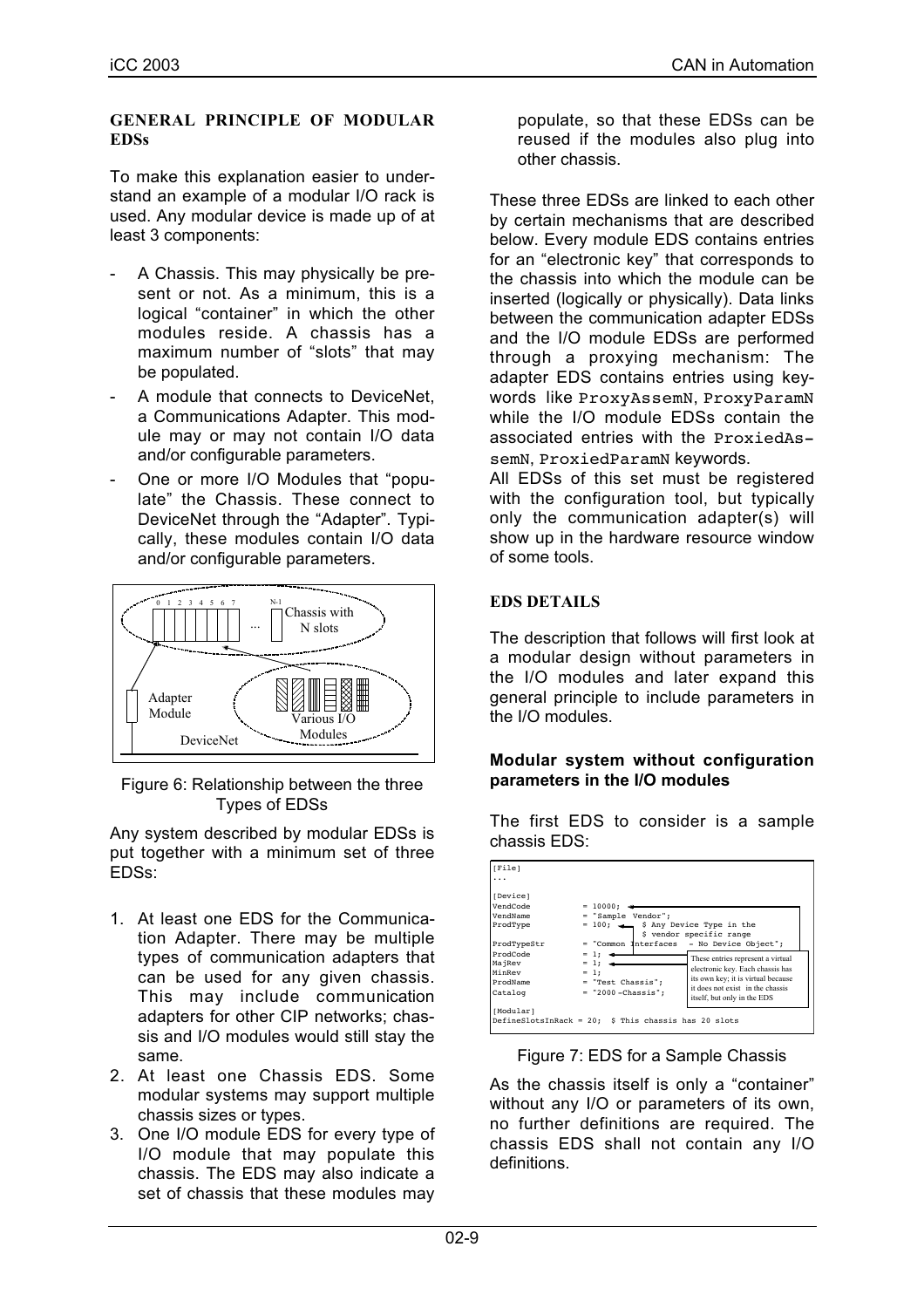The second EDS to consider is the communications adapter EDS:

The communications adapter module EDS serves several purposes:

- It defines how many chassis slots it occupies: [Modular] section, Width keyword
- It defines which slot in which chassis it may occupy: [Modular] section, RackN keyword. An adapter in a non-CIP chassis must always sit in slot 0. Non-CIP chassis are those chassis that do not use a protocol from the CIP family for communication between the communication adapter module and the I/O modules.
- It may define how a configuration tool can get ID information on the other (I/O) modules that sit in the same non-CIP chassis. This is done via the [Modular] section, Query keyword. This Query statement links to a data array that describes every module sitting in the chassis. The width of this data array is equal to the number of bytes that describe the external ID of a module; up to 16 bytes are allowed. The length of this data array is given through the number of slots in the chassis, not counting slot 0 (the adapter slot). This attribute (data array) is typically placed in a vendor specific object/attribute. The external ID is defined in each of the EDSs of the I/O modules that sit in this chassis. How this information is extracted from the I/O modules and written into this array is up to the developer of the system; DeviceNet only requires having the results addressable and readable. Adapters without query support are legal, but they miss many of the good features that modular EDSs can offer, e.g. they do not allow a configuration tool to read which modules are actually present in the chassis.
- It defines the I/O connection(s) to DeviceNet. As a consequence it must contain an [I/O Info] section. The entries in this I/O Info section point to assemblies so that the size of the I/O data can reflect the actual assembly of data coming from the individual I/O modules.
- It defines how the I/O data of the adapter (if any) and the I/O data of the other modules in the chassis are assembled into an input assembly and an output assembly: see [Assembly] section. There are several assembly types that can be used to accommodate the various assembly principles that may be used by a communication adapter (compressed, padded etc.) [3]. Collecting I/O data from the I/O modules is described by ProxyAssemN keyword entries that match the corresponding ProxiedAssemN keyword entries in the I/O module EDSs.
- It defines how parameter values are communicated to the I/O modules in the chassis. In the step-by-step approach of this paper, configurable parameters are omitted in this first example. Details on how to include parameters are described later in the section on parameters.

A typical adapter module EDS (without parameters in the I/O modules) looks like this:





Explanation of details in Figure 8:

# 1. RackN entry:

This is where the connection to the chassis EDS is made through the electronic key, for syntax see [1] chapter 7-3.6.1. The first 5 fields refer to the chassis described above in Figure 2. Fields 6, 7 and 8 are reserved, field 9 contains the only legal slot for this module (0). Multiple RackN entries may exist if this module can be used in more than one chassis.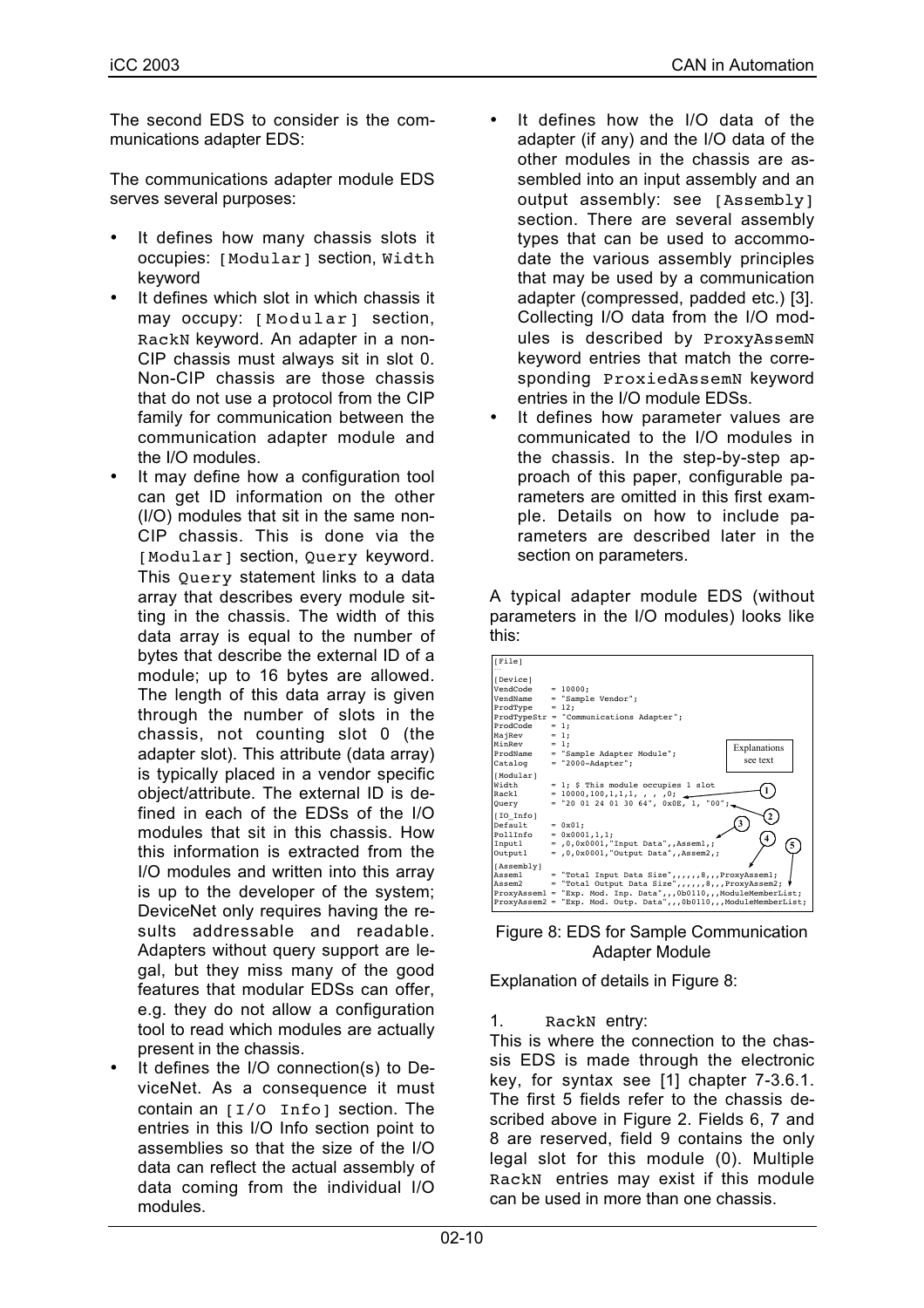# 2. Query entry:

The first field contains a path description to the data array that contains module IDs (external IDs). In this example, it's the Identity Object, instance 1, attribute 100. The second field contains the service code (0x0E) to get the data (get\_attribute\_single in this example). The third field defines the number of bytes per module (width of the array). The fourth field defines the external ID code that is used to describe an empty slot.

# 3. InputN, OutputN entries:

This entry follows the specification of the InputN keyword of the DeviceNet specification with the following extension as specified in [4]:

- The first field (size) is left blank (nothing else makes sense since the I/O size is not known in advance).
- The second field (number of significant bits) is set to 0 (nothing else makes sense since the I/O size is not known in advance).
- Instead of pointing to a connection path in fields 5 and 6, the name of an assembly from the [Assembly] section is given in field 6.
- 4. AssemN entries:

These two entries follow the syntax of an AssemN entry as defined in [1] chapter 7- 3.5.7. Fields 2-6 are left empty. Fields 7 and above contain assembly member entries. In this case, field 7 contains the number of input/output bits of this adapter module, field 8 is empty. Field 9 is empty, therefore field 10 contains the reference to the ProxyAssem1/2 entries described below.

5. ProxyAssemN entries:

These keywords define the sum of the I/O sizes of the modules in the chassis. They follow the syntax of the AssemN keyword with the modular enhancements defined in chapter 7-3.6.2.3 of [1]. Field 4 now contains the newly defined Assem type, see [3]. In this case it is set to type 3, variable size, compressed, adapter not included; this means that every module may vary in size, empty slots do not contribute any data to the assembly and no adapter data

is included. More on Assem types in the appendix. The last field (ModuleMemberList) "collects" all the I/O data defined in the ProxiedAssemN keyword of each of the I/O modules in the chassis. In this case, ProxiedAssem1 describes input data and ProxiedAssem2 defines output data.

There are many variations of the type of assembly that can be used and a description of these types would go beyond the scope of this paper. A few more details are shown in the appendix.

Finally, I/O module EDSs:

Every I/O module type in the chassis also needs an EDS of its own that describes its characteristics. The following features are covered by this EDS:

- It defines how many chassis slots it uses: [Modular] section, Width keyword.
- It defines which slots in which chassis it may occupy: [Modular] section, RackN keyword. An I/O module in a non-CIP chassis must always sit in a slot other than 0. I/O modules that may be used for multiple chassis have one RackN entry for every chassis they may populate.
- It defines a unique identity (the External ID within the chassis it may populate) of the I/O module. In a non-CIP chassis, this ID can be retrieved through the data array defined in the Query entry of the adapter EDS.
- It defines module I/O data assemblies that are assembled into overall node assemblies by the adapter module. These assemblies (defined by the ProxiedAssemN keywords) have to match what is defined by the ProxyAssemN keywords in the adapter module.
- It defines module parameters and their use, more on that in the section on parameters in modular EDSs.

Here is a simple I/O module EDS: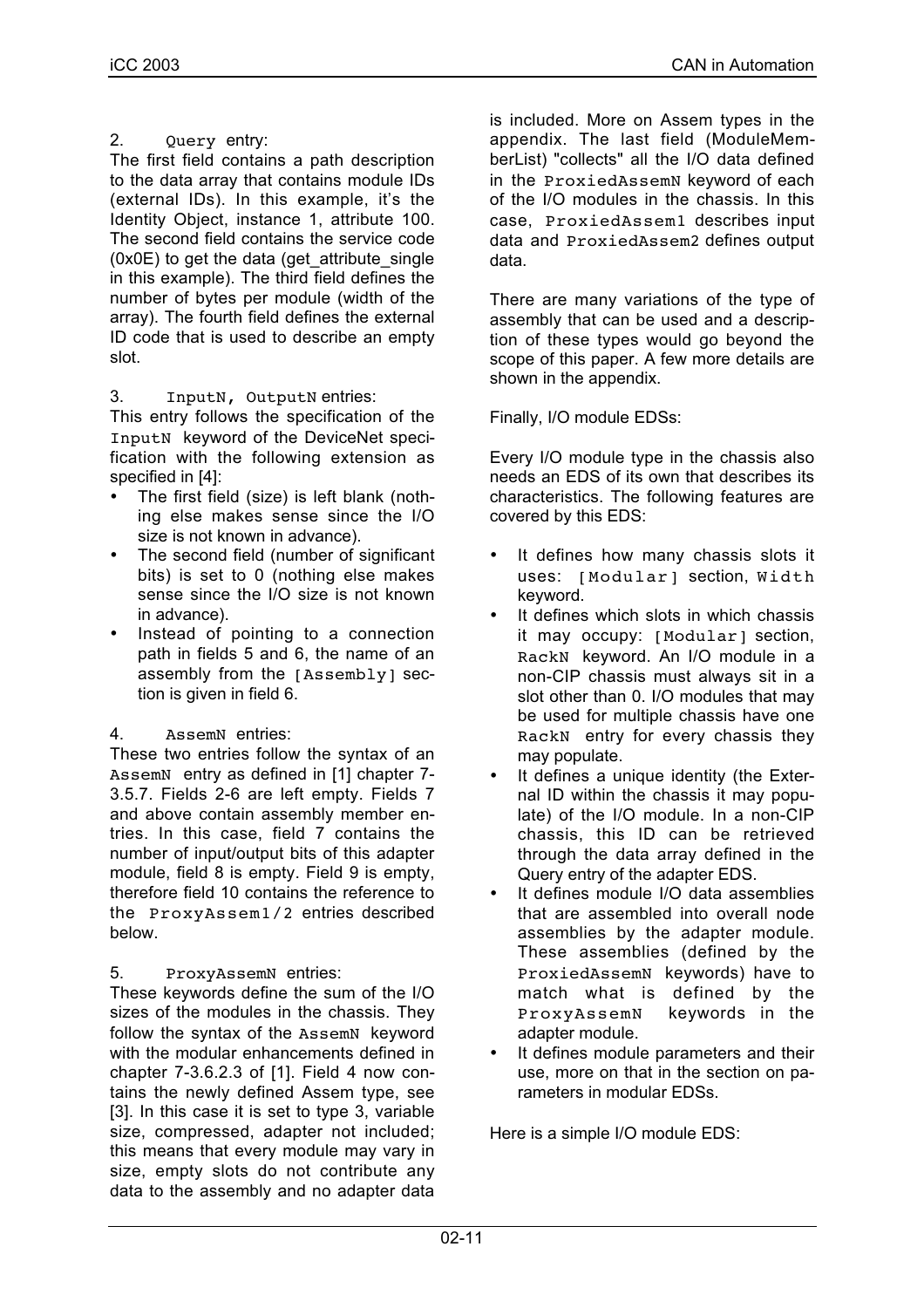

Figure 9: Expansion I/O Module EDS

Explanation of details in Figure 9:

1. Rack1 entry:

Every I/O module needs at least one Rack entry. There may be multiple Rack entries if the module can be used in more than one chassis. This entry follows the same syntax as in the adapter EDS, but there are typically multiple legal slots, 19 in this example (all but slot 0).

# 2. ExternalID entry:

This is the identification of this module that can be accessed through the Query definition in the adapter EDS.

3. ProxiedAssemN entries:

In this example, there is a total of 2 input bytes and 1 output byte. These two entries follow the syntax of an AssemN entry as defined in [1], chapter 7-3.5.7. Fields 2-6 are left empty. Field 7 contains the number of input bits of this I/O module, entry 8 is empty. The early versions of configuration tools typically only use full bytes for I/O sizes, i.e. any number of bits is rounded up to the next multiple of 8.

The above is thus the complete set of EDSs that is required to describe a modular device without configurable parameters in the I/O modules. When the above I/O modules sit in a chassis together with a communication adapter as defined above, the total input data size will be 1 byte for the adapter plus 2 bytes for every I/O module and the total output data size will be 1 byte for the adapter plus 1 byte for every I/O module. Other types of modules in the same chassis may contribute other amounts of data.

Independent of DeviceNet, the developer has to provide the following functionality (summary of what is described above):

- An attribute (somewhere in a vendor specific object/attribute) in the communications adapter with an array of module IDs.
- A mechanism that reads all the module IDs from the I/O modules across the chassis backplane and writes them into this array.
- A mechanism that builds an input assembly and an output assembly from the I/O data provided by each of the I/O modules. This mechanism must follow the rules of the algorithm described in the EDS and executed in the configuration tool, i.e. communication adapter data (if any) first, followed by the I/O data of the modules in the chassis. Fractional byte I/O sizes must be rounded to the next full byte before they are added to the assembly.
- It is important to note the relationship between the input/output entities of the adapter and the actual modules:
- Input1  $\rightarrow$  Assem1  $\rightarrow$  ProxyAssem1  $\rightarrow$ ProxiedAssem1 and Output1 ← Assem2 ← ProxyAssem2 ← ProxiedAssem2

# **Modular system with configurable parameters in the I/O modules**

Apart from configurable parameters in the adapter itself that follow the normal parameter functionality, it is possible to have configurable parameters "sitting" in the I/O modules that are "proxied" by the adapter. There are two different concepts that can be implemented:

1. The overall number and meaning of all configurable parameters is known. The adapter provides access to all possible configurable parameters. Individual I/O modules implement subsets of this overall parameter set.

2. The overall number and meaning of all the configurable parameters is not known. The adapter will only provide "templates" that will be used by the individual parameters of the I/O modules. The maximum number of configurable pa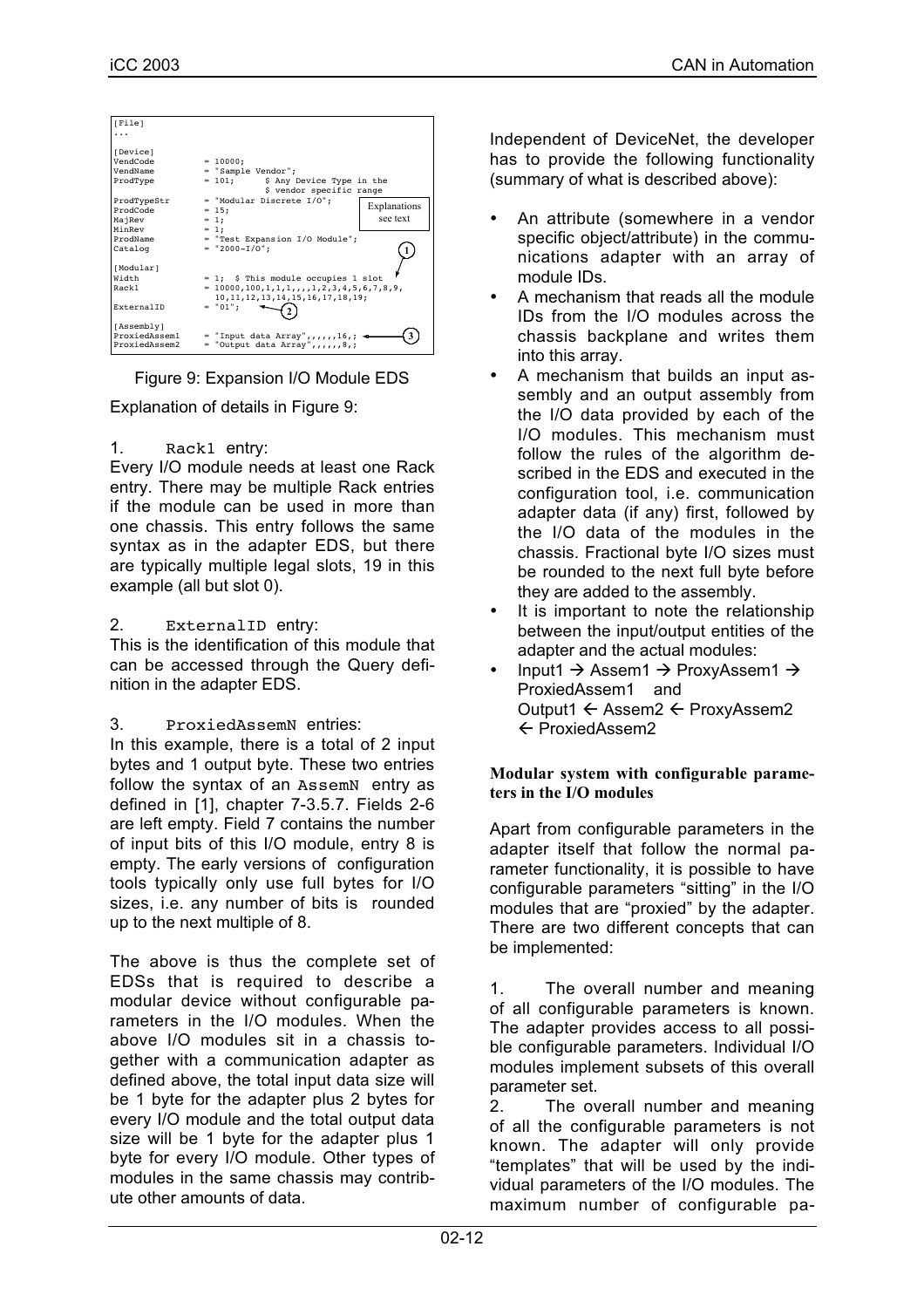rameters of this type in any given I/O module must not exceed the number of "templates" provided in the adapter. Early versions of configuration tools may not support both methods.

Methods #1 and #2 may be combined in any given system once the functionality of method #2 is implemented in the configuration tool.

Let's first have a look at method #1:

The adapter EDS contains a set of proxy parameters that are listed in the EDS with the ProxyParamN keyword. The I/O modules use a subset of these parameters by listing them under the ProxiedParamN keyword in their individual EDSs, see examples below:

The adapter EDS defines the full set of proxy parameters (2 in this example):



Figure 10: ProxyParamN Entries in a Communication Adapter EDS

Explanation of details in Figure 10:

# ProxyParamN entries:

The "SLOT" keyword in the path field is used to point to the individual slots that may be populated by I/O modules (1 through 19 in this example). The "Module" entries are placeholder for the min, max and default values that may be defined in the individual I/O modules. When the "Module" entry is present, it means that the value for this field is to be obtained from the corresponding field in the ProxiedParamN entry of the EDS for the I/O module. Without the "Module" placeholder, any field defined in the adapter EDS will be the same for all modules. With early versions of the configuration tool(s), "Module" placeholders might only be supported for the min, max and default fields.

The I/O module EDS uses all of the proxy parameters defined in the adapter EDS or

a subset of only those parameters that are actually used in this type of I/O module. The example below shows the full set to illustrate the use of enumeration. If enumeration is used it may be written into the adapter module EDS (identical enumeration for all modules) or into the I/O module EDS:

| [Params]<br>ProxiedParam4 | $=$ , , , , , , , , , 0, 20, 5, , , , , , , , , ;                |
|---------------------------|------------------------------------------------------------------|
| ProxiedParam5             | $=$ ,,,,,,,,,,0,4,1,,,,,,,,,;                                    |
| ProxiedEnum5              | $= 0$ , "red", 1, "green", 2, "yellow",<br>3, "pink", 4, "blue"; |

#### Figure 11: ProxiedParamN Entries in an I/O Module EDS

Explanation of details in Figure 11:

In the ProxiedParam4 entry, everything but the min, max and default values are already defined by the ProxyParam4 in the adapter EDS.

The ProxiedParam5 entry is similar to ProxiedParam4, but this shows how enumeration is used. It may be different for every type of module used.

Any parameter in the adapter (proxy parameter) that is not matched by a parameter in the I/O module (proxied parameter) and vice versa is not configurable and will not be displayed in the configuration tool.

Method #2 is not totally different, but it means that more fields in the Proxy-ParamN entry are referred to the individual I/O module's ProxiedParamN entry. e.g. Parameter Name or Units String. Since this method is not yet implemented in any known configuration tool, no further details are described in this paper.

To accommodate configuration parameters in the individual modules plugged into the chassis of a modular DeviceNet device, the following structure (see Figure 12) must be provided in the adapter on top of what is needed to transmit I/O data, based on the functionality of the current version of the configuration tool:

• An array of attributes, typically created in a vendor specific object: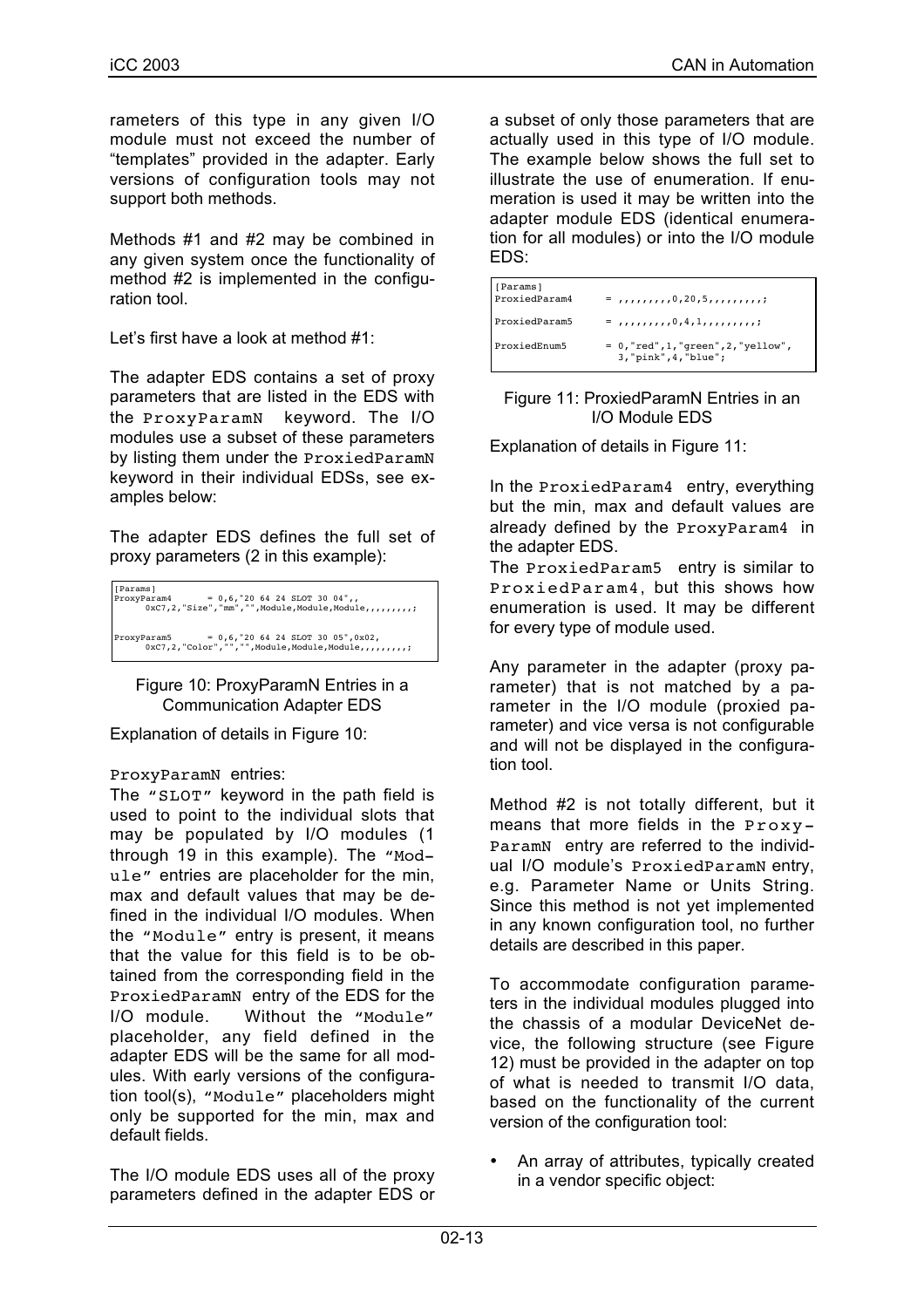- This object has as many instances as there are slots in the chassis.
- The number of attributes in this object is equal to the superset of parameters of all modules combined.
- Parameters that are identical (name and data size) in two or more modules can be handled through the same attribute.
- Parameters that are not identical need to be represented by individual attributes.
- The resulting number of attributes may thus be much larger than the maximum number of parameters in any given module.
- The adapter must have a mechanism to exchange data between this array of attributes and the individual modules based on the list of parameters supported by each module.



Figure 12: Relationship between Parameters in Adapter and I/O Modules

Under certain conditions, the required data array can be reduced in size by creating multiple ProxyParamN entries in the adapter EDS pointing to the same location, but only using one of these entries through a ProxiedParamN entry in the module EDS. This will work as long as this set of ProxyParamN entries uses the same data type. The end result will be very similar to method #2 (where more fields are referred to the module EDS), but the adapter EDS will still have to have one

ProxyParamN entry for every parameter used in the device.

# **CONCLUSION**

The above described functionality extensions provide a very powerful enhancement to the configuration methods for DeviceNet products. In particular, the capabilities of modular EDSs go far beyond the original concept of EDS-based configuration and allow a functionality not found in any other fieldbus system. The paper above gives a description of the use of assemblies and of the general principle of modular EDSs. This extension to modularity opens a huge range of additional possibilities that go well beyond the scope of this paper. For further reading, a more complete description of further details is shown in the appendix.

# **REFERENCES**

- [1] CIP Common Specification, Release 1.0
- [2] DeviceNet Specification, Release 2.0, Errata 5
- [3] CIPSE-001-003, Adapter Rack/Assem Data Formats
- [4] DSE-001-085, AssemN Keyword in IO\_Info Section
- [5] CIPSE-001-004, Assembly Size Controlled by Parameter
- [6] CIPSE-001-001, EDS Internal Only Parameter Descriptor Bit

Rockwell Automation Germany Düsselberger Str. 15 42781 Haan **Germany** Phone: +49-2104-960-193 Fax: +49-2104-960-197 Email: vschiffer@ra.rockwell.com Website: http://www.automation.rockwell.com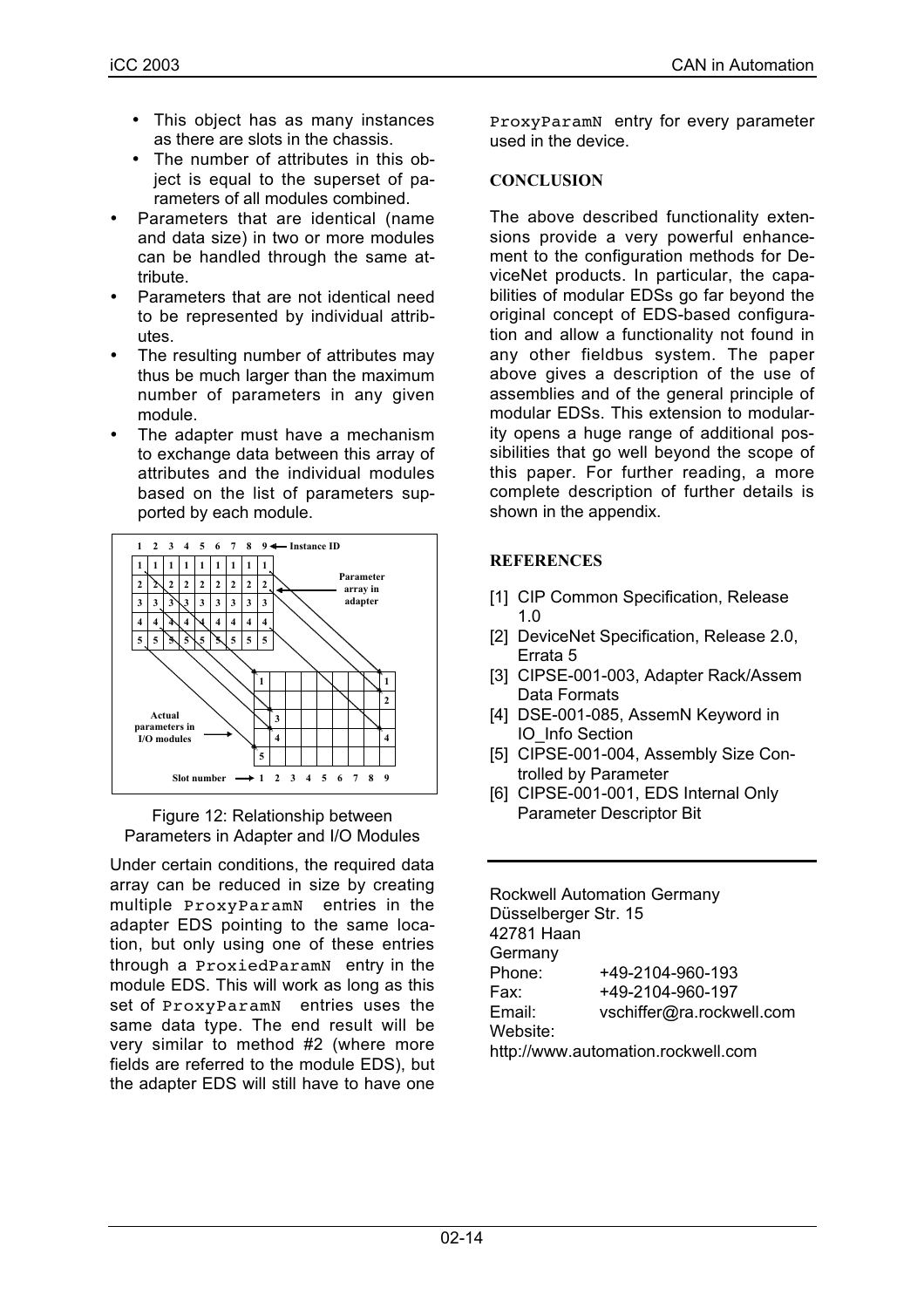# **APPENDIX: Further Sophistication**

#### **I/O Module renumbering:**

There may be cases where the natural slot numbering (starting at slot 0) may not be appropriate. To avoid user confusion, the following method as defined in paragraph 7-3.6.1 of the CIP Common spec can be used to create a new naming scheme for the slots:

| [Modular]                  |                                                                              |                              |  |
|----------------------------|------------------------------------------------------------------------------|------------------------------|--|
| DefineSlotsInRack          | $= 20:$                                                                      | \$ This chassis has 20 slots |  |
| SlotDisplayRule            | $=$ Paraml:                                                                  |                              |  |
| [Params]                   |                                                                              |                              |  |
| Paraml                     | $= 0, 0, 0x02, 0xC6, 1,$ Slot Naming Convention",<br>$" " " " " " 0, 19, 0,$ |                              |  |
| $Fnum1 =$                  |                                                                              |                              |  |
| 0, "Adapter",              |                                                                              |                              |  |
| 1, "Slot 0",               |                                                                              |                              |  |
| 2, "Slot 1",               |                                                                              |                              |  |
|                            |                                                                              |                              |  |
| $\cdots$<br>19. "Slot 18": |                                                                              |                              |  |
|                            |                                                                              |                              |  |

Figure A 1: Example of renaming slots in a modular chassis EDS

In principle, any text can be placed into the enumeration, but it is advisable to keep it short to make it easier to read in the slot display column.

# **Further I/O Assembly Details:**

There are various types of assemblies and several examples are described in [3]. To describe all of them in full detail will go beyond the scope of this paper. However, the following details of the use of AssemN and ProxyAssemN are described here, because they will often be used:

# *Variable I/O size modules:*

[5] describes a method that allows settable I/O sizes within assemblies:

First of all, there must be a data structure that allows getting and setting the I/O size values for all modules, e.g. through the following definitions:

```
[Params]<br>ProxyParam4
                           = 0,6,'200424 SLOT 30 10",,0xC7,2,"Input Size",<br>"Bytes","",Module,Module,Module,,,,,,,,,;;
"Bytes","",Module,Module,Module,,,,,,,,,,;"<br>ProxyParam5 = 0,6,"20 04 24 SLOT 30 11",,0xC7,2,"Output Size",<br>"Bytes","",Module,Module,Module,,,,,,,,,,,;
```
#### Figure A 2: ProxyParamN Structure for Variable I/O Size

This structure must be mirrored by an equivalent structure in the I/O modules, e.g.

| [Params]<br>$\frac{1}{2}$ Input data size between 0 and 4 bytes, default 2 bytes |
|----------------------------------------------------------------------------------|
| \$ Output data size between 0 and 2 bytes, default 1 byte                        |

Figure A 3: ProxiedParamN Structure for Variable I/O Size

The I/O sizes set by this method can now be used in suitable ProxyAssemN statements in the adapter EDS:

| [Assembly] |                                                            |
|------------|------------------------------------------------------------|
|            | ProxyAsseml = "Expansion Module Input Data", ProxyParam4,  |
|            | 0b0110,,ModuleMemberList;                                  |
|            | ProxyAssem2 = "Expansion Module Output Data", ProxyParam5, |
|            | 0b0110,,ModuleMemberList;                                  |
|            |                                                            |

#### Figure A 4: ProxyAssemN Structure for Variable I/O Size

The corresponding ProxiedAssemN statements in the I/O module EDS will then look like this:

| [Assembly]    |                                      |
|---------------|--------------------------------------|
| ProxiedAssem1 | $=$ "Input Data Array", , , , , , ;  |
| ProxiedAssem2 | $=$ "Output Data Array", , , , , , ; |

#### Figure A 5: ProxiedAssemN Structure for Variable I/O Size

*Text description of I/O assemblies:*

As explained in the main text of this paper, RSNetworx for DeviceNet 4.00.00 and higher allows the association of names to I/O assemblies or part of these assemblies.

The same method can also be used for modular assemblies by placing assembly information in the I/O module EDS as follows:

| [Assembly]<br>ProxiedAssem1 | = "Input data Array",,,,,,8, Param1,8, Param2;                    |
|-----------------------------|-------------------------------------------------------------------|
| $\cdots$<br>[Params]        |                                                                   |
| Param1                      | = 0x0. 0xC6,1, "Input Data", "", "", 0,0xFF, 0, , , , , , , , ; ; |
| Param2                      | $=$ 0x0, 0xC6,1,"Status","",",0,0xFF,0,,,,,,,,;                   |
|                             |                                                                   |

Figure A 6: EDS Entries for I/O Assembly Description in Modular Device

The result will then look like this: